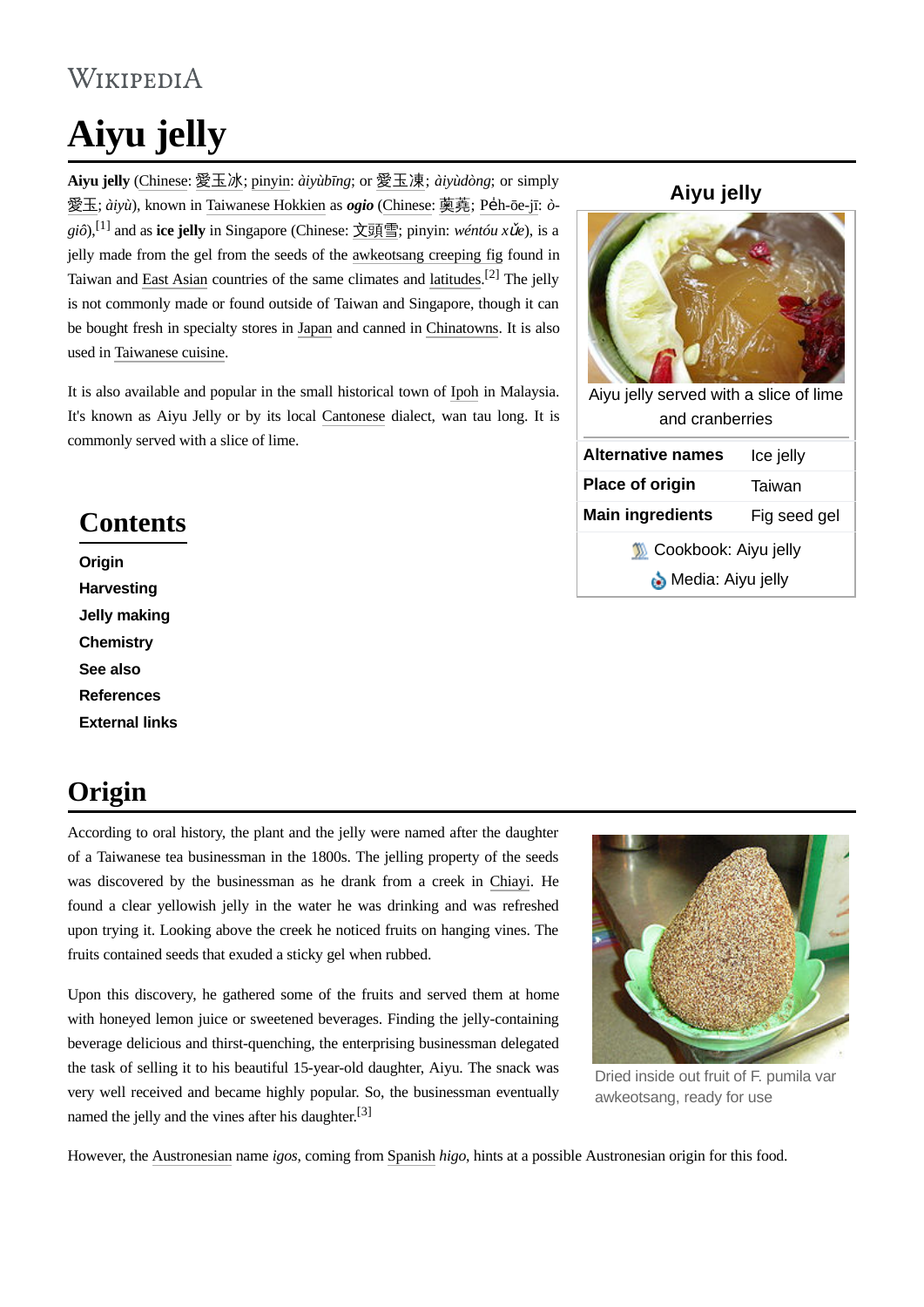## <span id="page-1-1"></span>**Harvesting**

Fruits of the [creeping](https://en.wikipedia.org/wiki/Ficus_pumila_var._awkeotsang) fig plant resemble large fig fruits the size of small [mangos](https://en.wikipedia.org/wiki/Mango) and are harvested from September through January just before the fruit ripens to a dark purple. The fruits are then halved and turned inside out to dry over the course of several days. The dry fruits can be sold as is, or dried aiyu seeds (Chinese: 愛玉子; pinyin: *aiyu zi*) can then be pulled off the skin and sold separately.<sup>[\[3\]](#page-2-2)</sup>

## <span id="page-1-2"></span>**Jelly making**

The aiyu seeds are placed in a cotton cloth bag, and the bag and its contents are submerged in cold water and rubbed. A slimy gel will be extracted from the bag of aiyu seeds as it is squeezed and massaged. This is known as "washing aiyu" in Chinese (洗愛玉). After several minutes of massaging and washing, no more of the yellowish tea-coloured gel will be extracted, and the contents of the bag are discarded. The washed gel is then allowed to set into a jelly either in a cool location or in the refrigerator. One must keep in mind certain things when making aiyu jelly or else the gel may not set:



- 1. There must not be any grease in the container or water used to wash or set the gel, halves
- 2. Sugar must not be added to the aiyu prior to the setting of the gel,
- 3. Distilled water must not be used since the gelling depends on the presence of minerals in the water,
- 4. During washing, the seeds must not be rubbed so hard as to rupture their shells.

Water will [slowly](https://en.wikipedia.org/wiki/Syneresis_(chemistry)) seep out of the jelly some time after it sets, and it will turn back to a liquid over the course of several days.<sup>[\[3\]](#page-2-2)</sup>

The jelly is usually served with [honey](https://en.wikipedia.org/wiki/Honey) and [lemon](https://en.wikipedia.org/wiki/Lemon_juice) juice but can also be included in other sweetened beverages or shaved ice and is particularly popular as a cool drink in hot summers. Since the gel does not dissolve in hot water, aiyu is sometimes used as an ingredient in hot [pot.](https://en.wikipedia.org/wiki/Hot_pot)

#### <span id="page-1-3"></span>**Chemistry**

The [gelling](https://en.wikipedia.org/wiki/Thickening_agent) agent in aiyu seeds is [pectin](https://en.wikipedia.org/wiki/Pectin). Pectines are located in the transparent layer on the surface of seeds and not the inside of seeds, which is why they are extracted by washing and rubbing instead of grounding to a powder<sup>[\[4\]](#page-2-3)</sup>. The main component of the water extract was found to be LMP (low methoxy pectin), as opposed to high metoxy pectins prevalent in commercially used sources such as apples or citrus peels<sup>[\[4\]](#page-2-3)</sup>. LMP gels in presence of [divalent](https://en.wikipedia.org/wiki/Valence_(chemistry)) [cations](https://en.wikipedia.org/wiki/Cation)<sup>[\[5\]](#page-2-4)</sup>, which are found in sufficient amount in water (when it's not distilled), thus causing a creation of jelly.<sup>[\[4\]](#page-2-3)</sup>

#### <span id="page-1-4"></span>**See also**

- [Grass](https://en.wikipedia.org/wiki/Grass_jelly) jelly
- Gelatin [dessert](https://en.wikipedia.org/wiki/Gelatin_dessert)

#### <span id="page-1-5"></span>**References**

<span id="page-1-0"></span>1. "Entry #12372". 臺灣閩南語常用詞辭典 (http://twblg.dict.edu.tw/holodict\_new/result\_detail.jsp?n\_no=12372&curp [age=0&sample=0&radiobutton=0&querytarget=0&limit=0&pagenum=0&rowcount=0\)](http://twblg.dict.edu.tw/holodict_new/result_detail.jsp?n_no=12372&curpage=0&sample=0&radiobutton=0&querytarget=0&limit=0&pagenum=0&rowcount=0) [*Dictionary of Frequently-Used Taiwan Minnan*] (in Chinese and Hokkien). Ministry of [Education,](https://en.wikipedia.org/wiki/Ministry_of_Education_(Taiwan)) R.O.C. 2011.